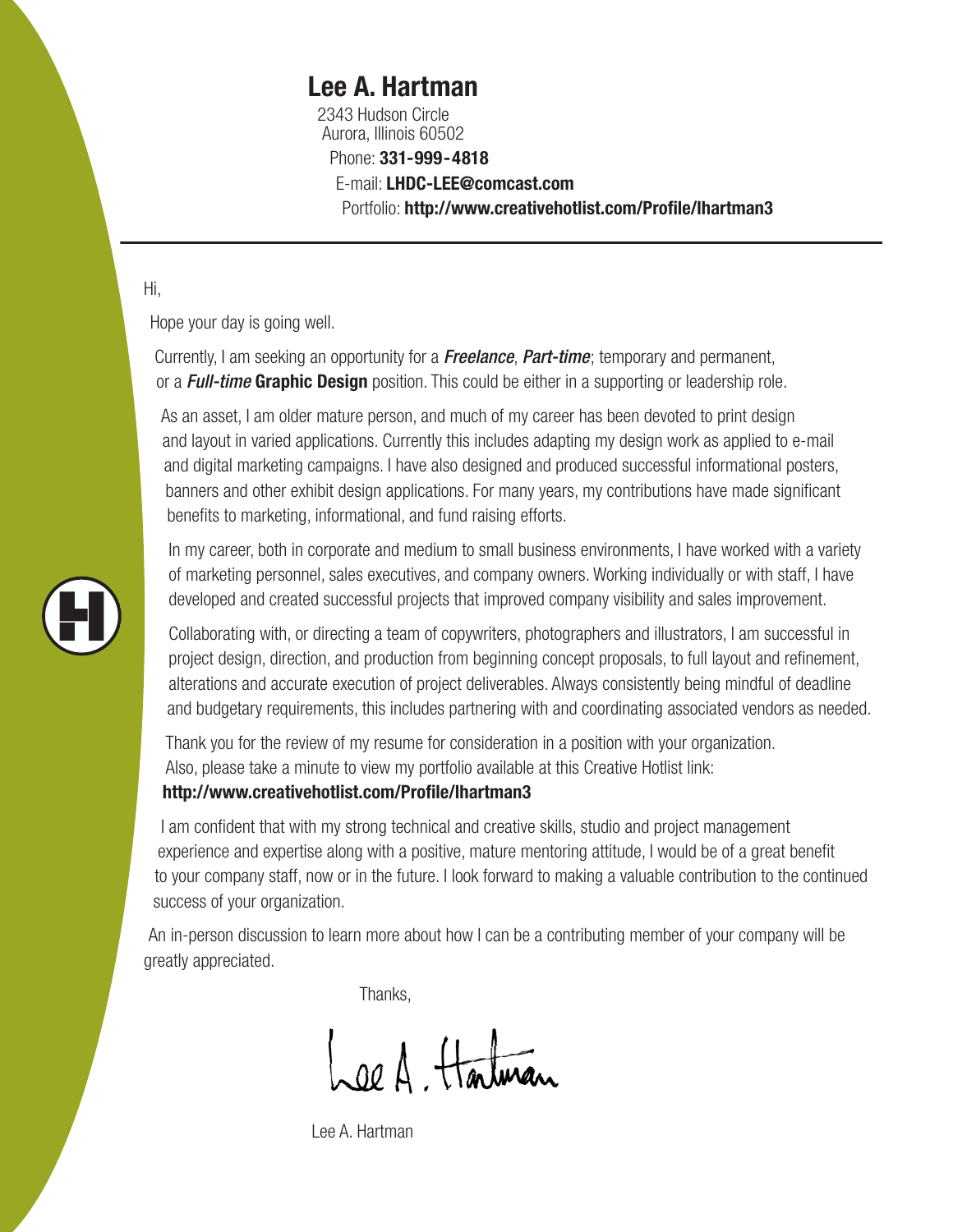## **Lee A. Hartman**

2343 Hudson Circle Aurora, Illinois 60502

Phone: **331-999-4818**

E-mail: **LHDC-LEE@comcast.com**

Portfolio: **http://www.creativehotlist.com/Profile/lhartman3**

## Accomplishments

*Acquired investment funding to create an independent graphic design studio after a successful corporate career experience. Developed, managed and directed a studio graphic design and production team that worked closely with sales representatives and directly to end-user clients. Providing an extensive range of professional skills and capabilities for a broad range of client markets and needs. This includes medical, industrial, financial, educational, scientific, and other general business and non-profit organizations. While mostly teaming with account representatives, delivered accurate, cost competitive, quality graphic design services. Transformed into current individual freelance agency.*

# **Experience**

**LHDC Senior Graphic Designer 2008 to present** *Freelance Aurora, Illinois*

° Established Lee Hartman Design Company / LHDC as an independent company

° Continue to provide graphic design solutions for Performance Graphics. Acquire independent clients and provide quality design, production and direct mail services. Provide print based solutions for marketing, trade shows and as well as e-mail blast design. Maintain relationship with Performance Graphics as it transitions into The Stevens Group

| <b>Performance Graphics</b> | <b>Creative Director</b> | 1991 to 2013 |
|-----------------------------|--------------------------|--------------|
| Design Studio               | Elmhurst, Illinois       |              |

- ° Established design studio, specified and directed computer equipment purchase, installation and software implementation
- ° Quickly hiring and directing staff of three graphic designers, successful completion on variety of projects for multiple market organizations such as American Bar Association, Chicago Symphony Orchestra, Moneris Solutions and others
- Interface with Sales Executives as well as direct client contact to complete projects from beginning to end in a timely manner<br>• Capability of decise an variety of projects auch as appuel reports, pauglatters, collateral
- Capability of design on variety of projects such as, annual reports, newsletters, collateral and marketing materials<br>• Caerdinate effects of freelenes writers, photographers and designary as pessensy for project peods an
- Coordinate efforts of freelance writers, photographers and designers as necessary for project needs and completion<br>• Interface with production feelilities to check quality and implementation of final meterials
- Interface with production facilities to check quality and implementation of final materials<br>• Agayired eight veer contract with Eermi National Asselstater Leberston, for design of 20
- O Acquired eight year contract with Fermi National Accelerator Laboratory for design of 20 yearly newsletter issues<br>as well as various projects from event posters, exhibit design and other presentation pieces as well as various projects from event posters, exhibit design and other presentation pieces
- ° Served on Fermilab Design Task Force to establish standards of design in laboratory print, web and other graphic identity media

### **Moore Business Forms Graphic Designer**

*Creative Graphics Center Northbrook and Chicago, Illinois*

- O Teaming up with Marketing and Sales specialists, developed print proposal graphic comprehensives, direct mail and document designs to be and implementation of product sale and implementation to larger corporations designs to aid in sales presentations to benefit completion of product sale and implementation to larger corporations such as Allstate Insurance, AT&T, Harris Bank and others
- ° Consulted with the Research Division on computer and software systems, program implementation used corporate-wide

# Education

### **Bachelor of Arts in Graphic Design University of Illinois at Chicago**

° Ongoing Trade Seminars such as Edward Tufte Visual Display of Quantitative Information ° Adobe Creative Cloud instruction, Marketing and Branding application courses

# Related Skills

° Macintosh Platform software expertise including Adobe Creative Cloud, InDesign, Photoshop, Illustrator and previously Quark Express ° Functioning capability in Microsoft Office and usage of various other utility software packages